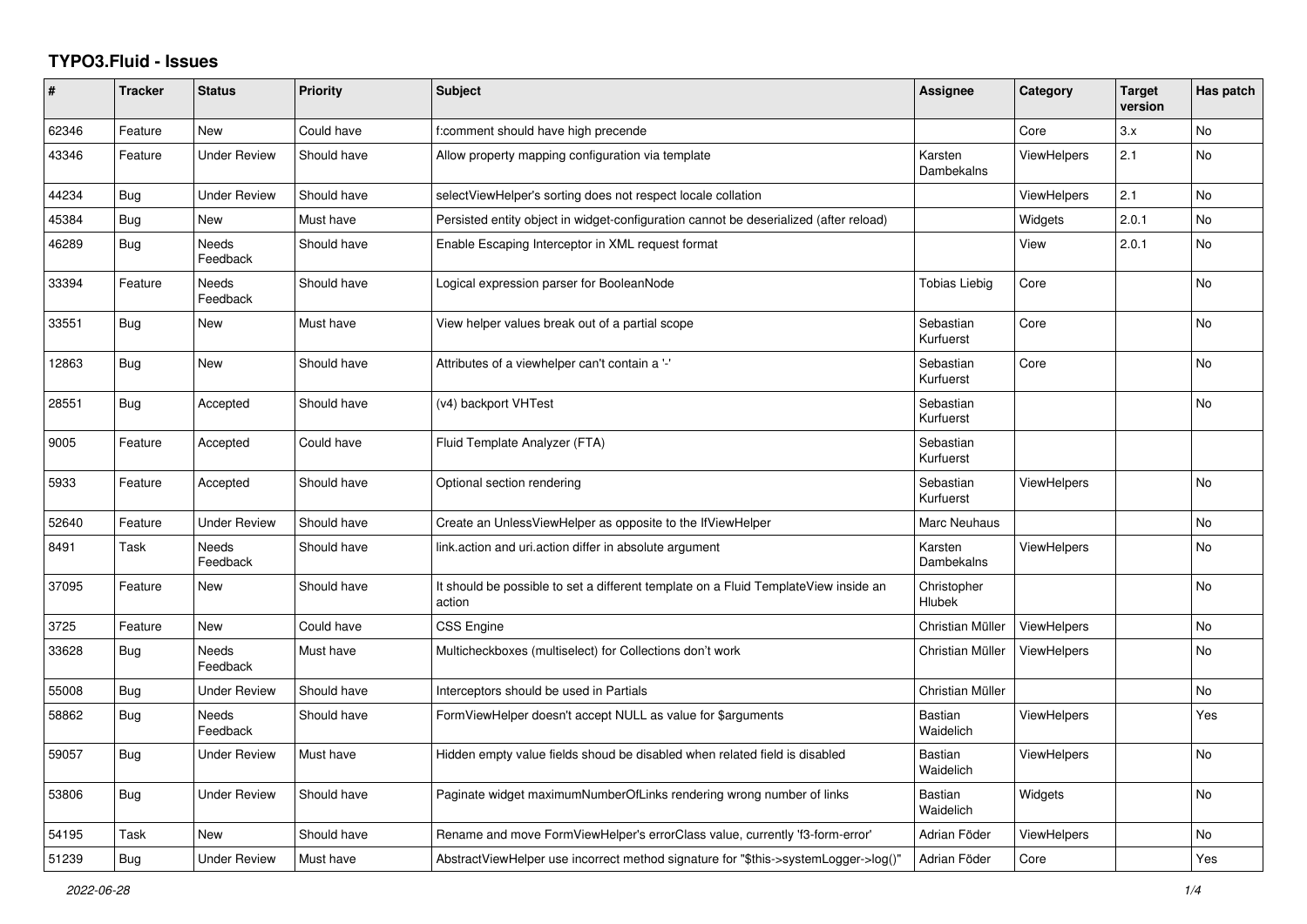| #     | <b>Tracker</b> | <b>Status</b> | <b>Priority</b> | Subject                                                                                   | Assignee | Category    | <b>Target</b><br>version | Has patch |
|-------|----------------|---------------|-----------------|-------------------------------------------------------------------------------------------|----------|-------------|--------------------------|-----------|
| 60856 | Bug            | <b>New</b>    | Must have       | Target attribute not supported by the form viewhelper                                     |          | ViewHelpers |                          | Yes       |
| 60271 | Feature        | New           | Should have     | Paginate viewhelper, should also support arrays                                           |          |             |                          | No        |
| 60181 | Feature        | New           | Could have      | Caching mechanism for Fluid Views/Templates                                               |          | View        |                          | No        |
| 60003 | Feature        | <b>New</b>    | Should have     | Add required-Attribute to f:form.password                                                 |          | ViewHelpers |                          | No        |
| 58983 | Bug            | New           | Should have     | format.date does not respect linebreaks and throws exception                              |          |             |                          | No        |
| 58921 | Bug            | <b>New</b>    | Should have     | f:form.* VHs crash if NOT inside f:form but followed by f:form                            |          |             |                          | No        |
| 57885 | Bug            | New           | Must have       | Inputs are cleared from a second form if the first form produced a vallidation error      |          |             |                          | No        |
| 56237 | Task           | New           | Should have     | in-line (Condition) View Helpers should not evaluate on parsing                           |          |             |                          | No        |
| 54284 | Bug            | <b>New</b>    | Should have     | Default Option for Switch/Case VH                                                         |          | ViewHelpers |                          | No        |
| 52591 | <b>Bug</b>     | New           | Should have     | The Pagination Widget broken for joined objects                                           |          |             |                          | No        |
| 51277 | Feature        | New           | Should have     | ViewHelper context should be aware of actual file occurrence                              |          |             |                          | No        |
| 51100 | Feature        | New           | Must have       | Links with absolute URI should have the option of URI Scheme                              |          | ViewHelpers |                          | No        |
| 49600 | <b>Bug</b>     | New           | Should have     | f:form tag shown as a HTML on frontend                                                    |          | ViewHelpers |                          | No        |
| 49038 | Bug            | <b>New</b>    | Must have       | form.select does not select the first item if prependOptionValue is used                  |          |             |                          | No        |
| 48355 | Feature        | New           | Could have      | Assign output of viewhelper to template variable for further processing.                  |          |             |                          |           |
| 47669 | Task           | New           | Should have     | FormViewHelper does not define the default request method                                 |          |             |                          | No        |
| 46545 | Feature        | New           | Should have     | Better support for arrays in options of SelectViewHelper                                  |          |             |                          | No        |
| 45394 | Task           | New           | Should have     | Forwardport Unit test for standalone view                                                 |          | View        |                          | No        |
| 45153 | Feature        | <b>New</b>    | Should have     | f:be.menus.actionMenuItem - Detection of the current select option is insufficient        |          |             |                          | No        |
| 43072 | Task           | New           | Should have     | Remove TOKENS for adding templates fallback in Backporter                                 |          | View        |                          | No        |
| 43071 | Task           | New           | Should have     | Remove TOKENS for adding fallback teplates in B                                           |          |             |                          | No        |
| 42743 | Task           | New           | Should have     | Remove inline style for hidden form fields                                                |          |             |                          | No        |
| 42397 | Feature        | New           | Should have     | Missing viewhelper for general links                                                      |          |             |                          | No        |
| 40081 | Feature        | New           | Should have     | Allow assigned variables as keys in arrays                                                |          |             |                          | <b>No</b> |
| 40064 | <b>Bug</b>     | New           | Must have       | Multiselect is not getting persisted                                                      |          | ViewHelpers |                          | No        |
| 39990 | <b>Bug</b>     | New           | Should have     | Same form twice in one template: hidden fields for empty values are only rendered<br>once |          | Core        |                          | <b>No</b> |
| 39936 | Feature        | New           | Should have     | registerTagAttribute should handle default values                                         |          | ViewHelpers |                          | No        |
| 38369 | Bug            | New           | Must have       | Resource ViewHelpers should not fall back to request package                              |          | View        |                          | No        |
| 38130 | Feature        | New           | Should have     | Checkboxes and multiple select fields should have an assignable default value             |          |             |                          | No        |
| 37619 | Bug            | New           | Should have     | Fatal Error when using variable in name attribute of Section ViewHelper                   |          | ViewHelpers |                          | No        |
| 36655 | Bug            | New           | Should have     | <b>Pagination Links</b>                                                                   |          | Widgets     |                          | No        |
| 36559 | Feature        | New           | Could have      | New widget progress bar                                                                   |          |             |                          | Yes       |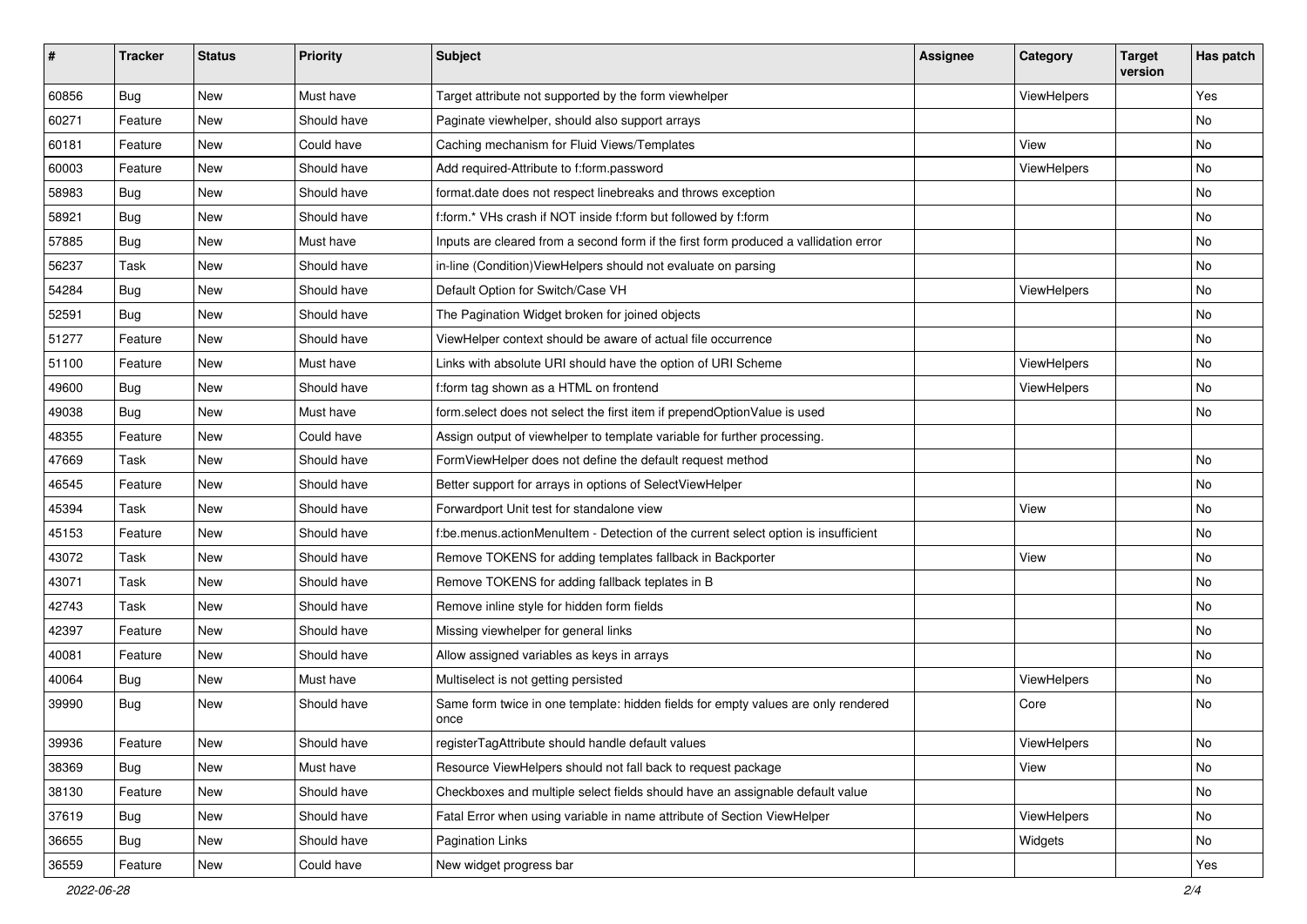| #     | <b>Tracker</b> | <b>Status</b>     | <b>Priority</b>      | <b>Subject</b>                                                                                              | <b>Assignee</b> | Category           | <b>Target</b><br>version | Has patch |
|-------|----------------|-------------------|----------------------|-------------------------------------------------------------------------------------------------------------|-----------------|--------------------|--------------------------|-----------|
| 36410 | Feature        | New               | Should have          | Allow templates to send arguments back to layout                                                            |                 | ViewHelpers        |                          | <b>No</b> |
| 34309 | Task           | New               | Could have           | Unknown ViewHelpers cause exception - should be handled more graceful                                       |                 | <b>ViewHelpers</b> |                          | No        |
| 33215 | Feature        | New               | Should have          | RFC: Dynamic values in ObjectAccess paths                                                                   |                 |                    |                          | No        |
| 32035 | Task           | New               | Should have          | Improve fluid error messages                                                                                |                 | Core               |                          | Yes       |
| 31955 | Feature        | New               | Should have          | f:uri.widget                                                                                                |                 | Widgets            |                          | No        |
| 30937 | <b>Bug</b>     | <b>New</b>        | Should have          | CropViewHelper stringToTruncate can't be supplied so it can't be easily extended                            |                 | <b>ViewHelpers</b> |                          | Yes       |
| 30555 | Feature        | New               | Could have           | Make TagBuilder more extensible                                                                             |                 | Core               |                          | No        |
| 28554 | Bug            | New               | Should have          | (v4) implement feature flag to disable caching                                                              |                 |                    |                          | No        |
| 28553 | Bug            | New               | Should have          | improve XHProf test setup                                                                                   |                 |                    |                          | No.       |
| 28552 | <b>Bug</b>     | New               | Should have          | (v5) write ViewHelper test for compiled run; adjust functional test to do two passes<br>(uncached & cached) |                 |                    |                          | No        |
| 28550 | Bug            | New               | Should have          | (v4) make widgets cacheable, i.e. not implement childnodeaccess interface                                   |                 |                    |                          | <b>No</b> |
| 28549 | Bug            | New               | Should have          | make widgets cacheable, i.e. not implement childnodeaccess interface                                        |                 |                    |                          | No        |
| 27607 | Bug            | New               | Must have            | Make Fluid comparisons work when first element is STRING, second is NULL.                                   |                 | Core               |                          | No        |
| 26664 | Task           | New               | Won't have this time | Clean up Form ViewHelpers                                                                                   |                 | ViewHelpers        |                          | <b>No</b> |
| 26658 | Task           | New               | Won't have this time | Make Form ViewHelpers consistent                                                                            |                 | <b>ViewHelpers</b> |                          | No        |
| 13045 | Bug            | New               | Should have          | Entity decode of strings are different between if-conditions and output of variable                         |                 |                    |                          |           |
| 10911 | Task           | <b>New</b>        | Should have          | Tx_Fluid_ViewHelpers_Form_AbstractFormViewHelper->renderHiddenIdentityField<br>should be more reliable      |                 | ViewHelpers        |                          | <b>No</b> |
| 10472 | Feature        | New               | Could have           | Fluid Standalone distribution                                                                               |                 | Core               |                          | <b>No</b> |
| 9950  | Task           | New               | Should have          | Binding to nested arrays impossible for form-elements                                                       |                 | ViewHelpers        |                          |           |
| 9514  | Feature        | New               | Should have          | Support explicit Array Arguments for ViewHelpers                                                            |                 |                    |                          |           |
| 8648  | Bug            | New               | Should have          | format.crop ViewHelper should support all features of the crop stdWrap function                             |                 | ViewHelpers        |                          | <b>No</b> |
| 7608  | Feature        | New               | Could have           | Configurable shorthand/object accessor delimiters                                                           |                 | Core               |                          | Yes       |
| 4704  | Feature        | New               | Should have          | Improve parsing exception messages                                                                          |                 | Core               |                          |           |
| 3481  | Bug            | New               | Should have          | Use ViewHelperVariableContainer in PostParseFacet                                                           |                 | Core               |                          | <b>No</b> |
| 1907  | Feature        | New               | Could have           | Default values for view helpers based on context                                                            |                 | Core               |                          |           |
| 46091 | Task           | Needs<br>Feedback | Should have          | Show source file name and position on exceptions during parsing                                             |                 |                    |                          | No        |
| 45345 | Feature        | Needs<br>Feedback | Should have          | Easy to use comments for fluid that won't show in output                                                    |                 |                    |                          |           |
| 8989  | Feature        | Needs<br>Feedback | Could have           | Search path for fluid template files                                                                        |                 | View               |                          | No        |